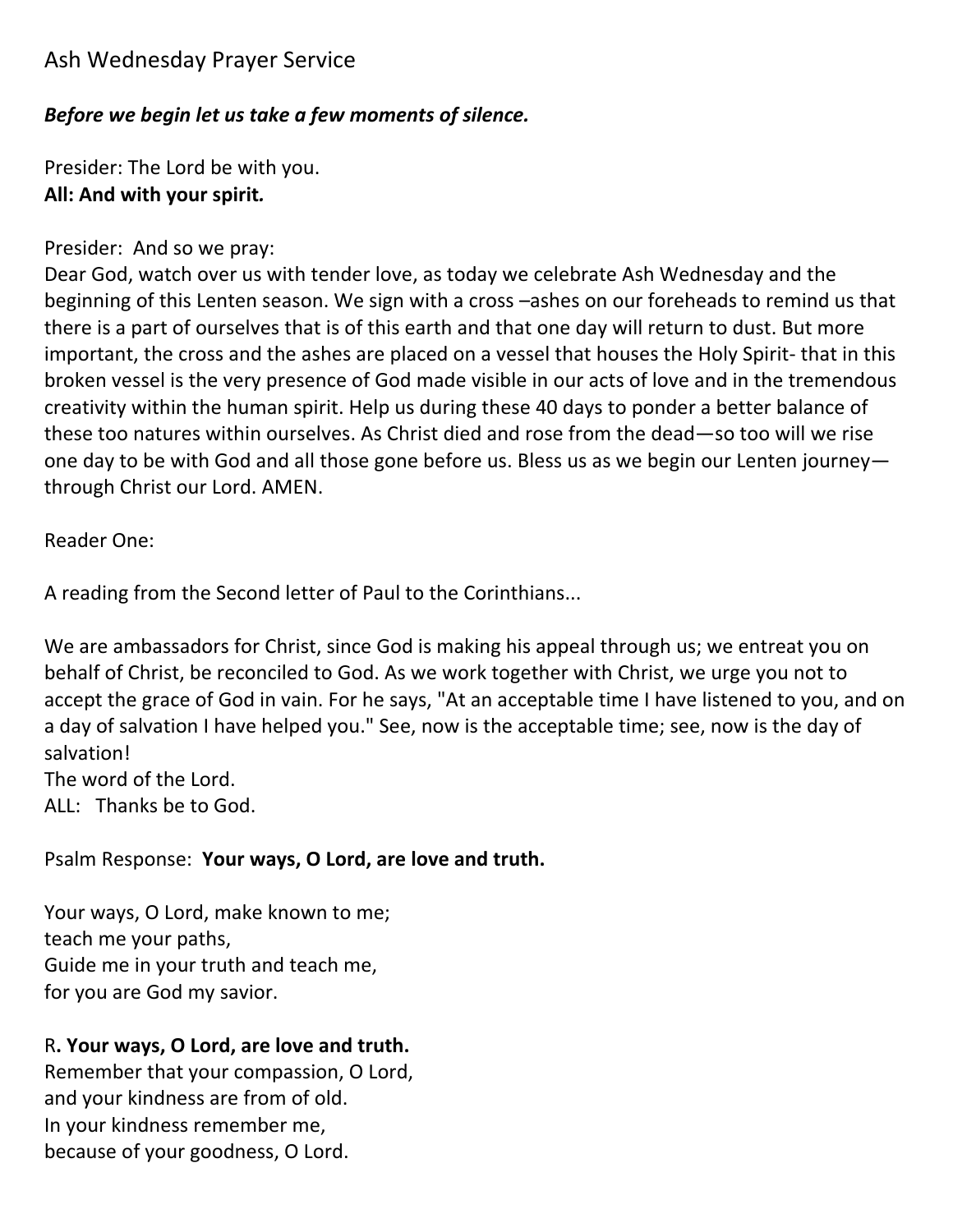### **R. Your ways, O Lord, are love and truth.**

Good and upright is the Lord; thus he shows us the way. He guides the humble to justice, he teaches the humble his way.

#### **R. Your ways, O Lord, are love and truth.**

#### **Gospel**

Presider: Please stand for the gospel. The Lord Be With You.

#### **ALL: And with your spirit.**

Presider: A reading from the Holy Gospel according to Matthew **ALL: Glory to you O Lord**.

#### Reader:

Beware of practicing your piety before others in order to be seen by them; for then you have no reward from your Father in heaven. "So whenever you give alms, do not sound a trumpet before you, as the hypocrites do in the synagogues and in the streets, so that they may be praised by others. Truly I tell you, they have received their reward.

But when you give alms, do not let your left hand know what your right hand is doing, so that your alms may be done in secret; and your Father who sees in secret will reward you. "And whenever you pray, do not be like the hypocrites; for they love to stand and pray in the synagogues and at the street corners, so that they may be seen by others. Truly I tell you, they have received their reward. But whenever you pray, go into your room and shut the door and pray to your Father who is in secret; and your Father who sees in secret will reward you. And whenever you fast, do not look dismal, like the hypocrites, for they disfigure their faces so as to show others that they are fasting. Truly I tell you, they have received their reward. But when you fast, put oil on your head and wash your face, so that your fasting may be seen not by others but by your Father who is in secret; and your Father who sees in secret will reward you. This is the gospel of the Lord.

#### **ALL: Praise to You Lord Jesus Christ.**